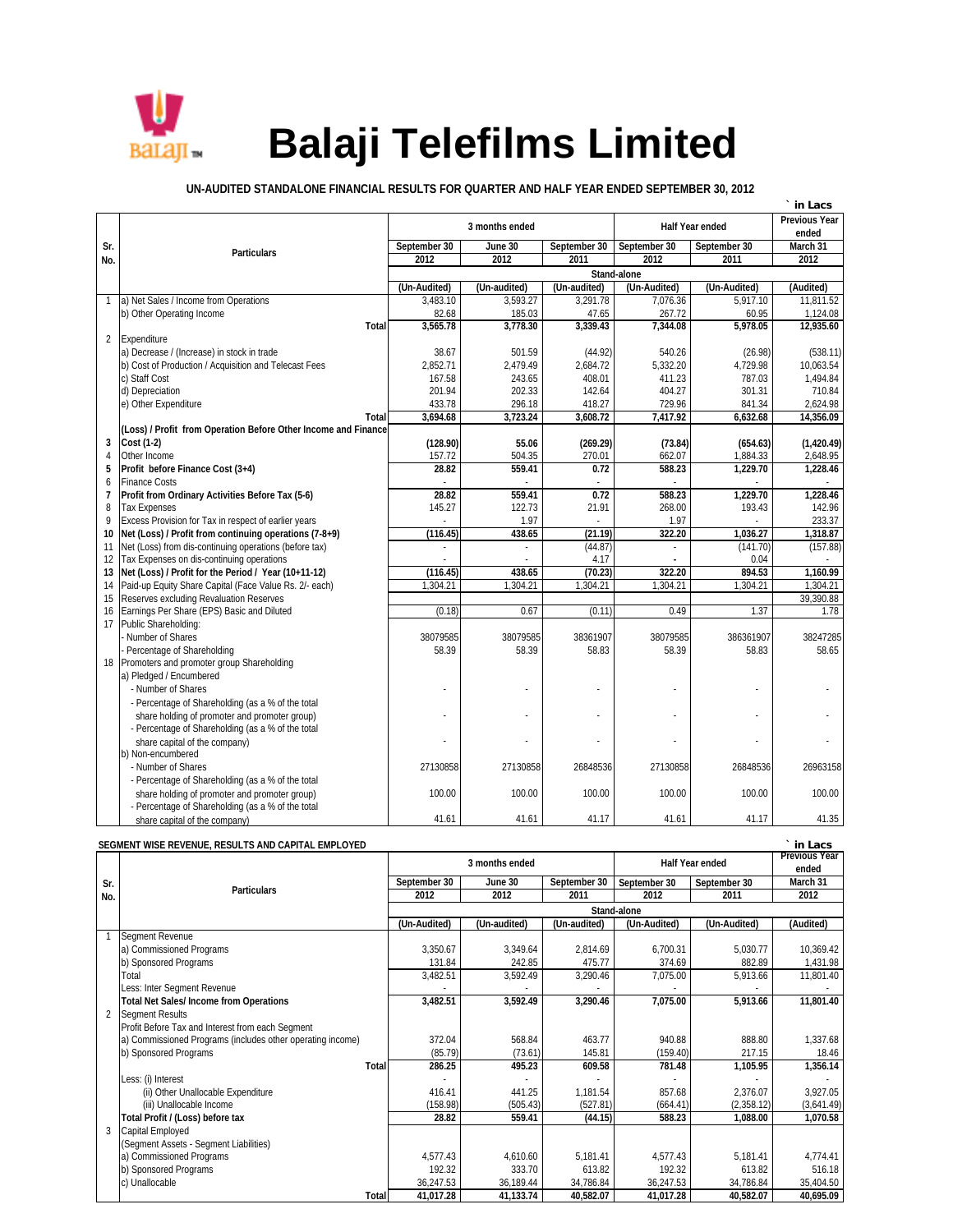## **BALAJI TELEFILMS LIMITED**

|                    |                                                            | <b>Stand-alone Balance Sheet</b> |                               |                    |  |  |
|--------------------|------------------------------------------------------------|----------------------------------|-------------------------------|--------------------|--|--|
|                    | <b>PARTICULARS</b>                                         | As at September 30,<br>2012      | As at March 31,<br>2012       |                    |  |  |
|                    |                                                            |                                  | in Lacs                       | in Lacs            |  |  |
| A                  | <b>EQUITY AND LIABILITIES</b>                              |                                  |                               |                    |  |  |
|                    | 1 Shareholders' funds                                      |                                  |                               |                    |  |  |
| (a)                | Share capital                                              |                                  | 1,304.21                      | 1,304.21           |  |  |
| (b)                | Reserves and surplus                                       |                                  | 39,713.07                     | 39,390.88          |  |  |
|                    |                                                            |                                  | 41,017.28                     | 40,695.09          |  |  |
|                    |                                                            |                                  |                               |                    |  |  |
|                    | <b>2 Current liabilities</b>                               |                                  |                               |                    |  |  |
| (a)                | Trade payables                                             |                                  | 2,036.52                      | 1,921.38           |  |  |
| (b)                | Other current liabilities                                  |                                  | 552.47                        | 738.66             |  |  |
| (c)                | Short-term provisions                                      |                                  | 5.91<br>$\overline{2,}594.90$ | 161.58<br>2,821.62 |  |  |
|                    |                                                            |                                  |                               |                    |  |  |
|                    |                                                            | <b>TOTAL</b>                     | 43,612.18                     | 43,516.71          |  |  |
|                    |                                                            |                                  |                               |                    |  |  |
| B<br><b>ASSETS</b> |                                                            |                                  |                               |                    |  |  |
|                    | 1 Non-current assets                                       |                                  |                               |                    |  |  |
| (a)                | <b>Fixed assets</b>                                        |                                  |                               |                    |  |  |
|                    | Tangible assets<br>(i)                                     |                                  | 2,971.74                      | 3,167.81           |  |  |
|                    | (ii)<br>Capital work-in-progress                           |                                  |                               | 69.92              |  |  |
|                    |                                                            |                                  | 2,971.74                      | 3,237.73           |  |  |
| (b)                | Non-current investments                                    |                                  | 6,174.03                      | 4,759.30           |  |  |
| (c)                | Deferred tax assets (net)                                  |                                  | 80.23                         | 103.23             |  |  |
| (d)                | Long-term loans and advances                               |                                  | 2,035.06                      | 2,124.23           |  |  |
|                    |                                                            |                                  | 11,261.06                     | 10,224.49          |  |  |
|                    |                                                            |                                  |                               |                    |  |  |
|                    | 2 Current assets                                           |                                  |                               |                    |  |  |
| (a)                | <b>Current investments</b>                                 |                                  | 17,610.40                     | 20,996.21          |  |  |
| (b)                | Inventories                                                |                                  | 144.91                        | 685.17             |  |  |
| (c)                | Trade receivables                                          |                                  | 3,850.91                      | 3,155.08           |  |  |
| (d)                | Cash and cash equivalents<br>Short-term loans and advances |                                  | 547.98<br>10,026.16           | 539.01             |  |  |
| (e)<br>(f)         | Other current assets                                       |                                  | 170.76                        | 7,851.27<br>65.48  |  |  |
|                    |                                                            |                                  | 32,351.12                     | 33,292.22          |  |  |
|                    |                                                            |                                  |                               |                    |  |  |
|                    |                                                            | <b>TOTAL</b>                     | 43,612.18                     | 43,516.71          |  |  |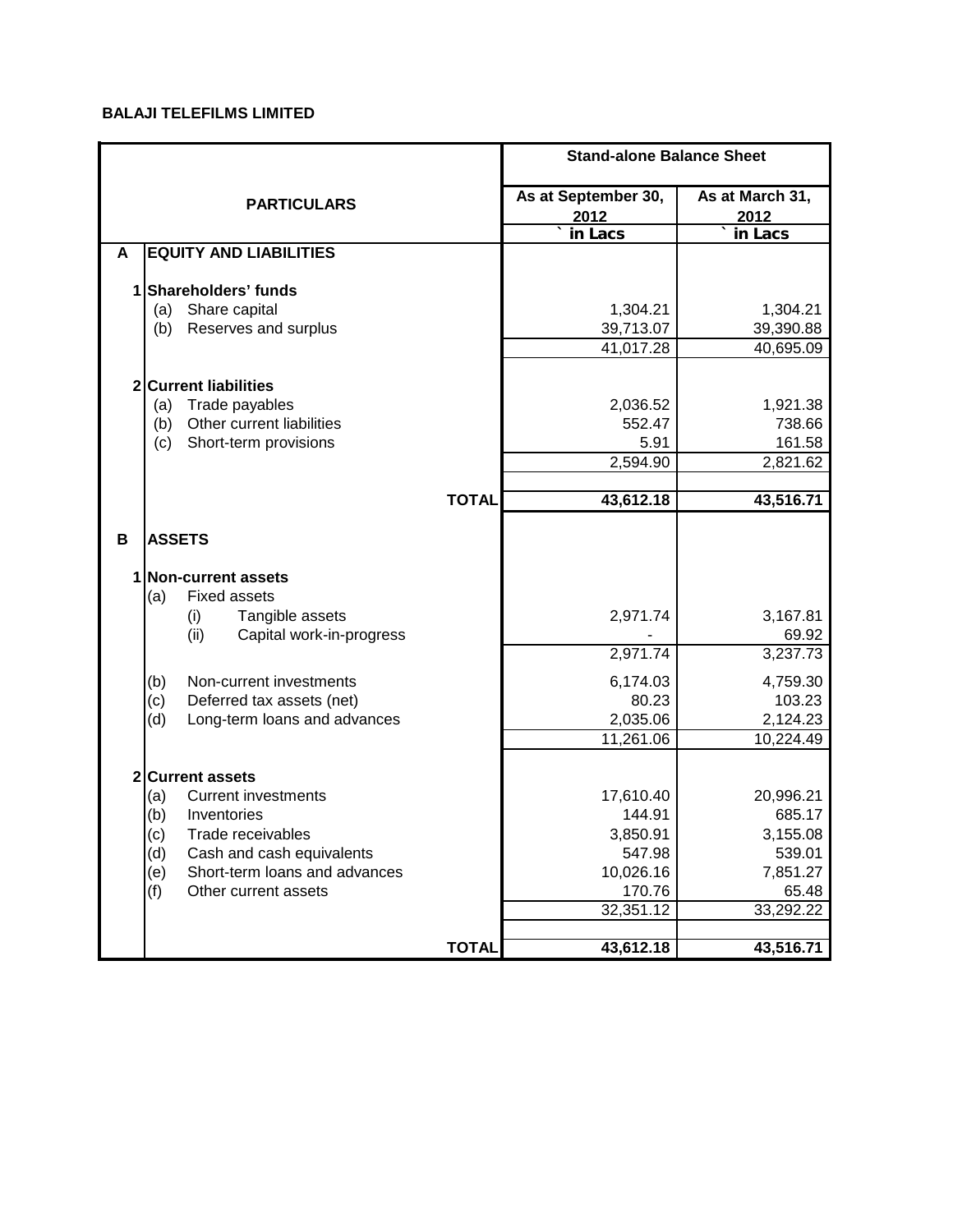Notes:

1. During the previous year, the Company in accordance with the shareholders approval vide, resolution passed through postal ballot, has entered into binding business transfer agreements, to sell its Mobile and Education division for a consolidated sum of R 837.00 lacs on slump sale basis, based on fair value determined by an independent firm of Chartered Accountants. As per the terms of the agreements, the transactions would be effective on receipt of full consideration within a period not exceeding a period of 90 days from the date of the agreements. Accordingly, the net consideration of R 824.80 lacs has been accounted in the last quarter of the previous year as "other operating income".

| ` in Lacs                                               |           |            |                                   |           |                                    |                          |                  |                                    |                            |           |                           |                                 |           |           |           |
|---------------------------------------------------------|-----------|------------|-----------------------------------|-----------|------------------------------------|--------------------------|------------------|------------------------------------|----------------------------|-----------|---------------------------|---------------------------------|-----------|-----------|-----------|
| <b>Particulars</b><br>3 Months Ended September 30, 2012 |           |            | 3 Months Ended September 30, 2011 |           | Half Year Ended September 30, 2012 |                          |                  | Half Year Ended September 30, 2011 |                            |           | Year Ended March 31, 2012 |                                 |           |           |           |
| <b>Discontinuing</b><br>Total<br>Continuing             |           | Continuing | Discontinuing                     | Total     |                                    | Continuing Discontinuing | <b>Total</b>     |                                    | Continuing   Discontinuing | Total     |                           | <b>Continuing Discontinuing</b> | Total     |           |           |
|                                                         | Operation | Operation  |                                   | Operation | Operation                          |                          | <b>Operation</b> | Operation                          |                            | Operation | Operation                 |                                 | Operation | Operation |           |
|                                                         |           |            |                                   |           |                                    |                          |                  |                                    |                            |           |                           |                                 |           |           |           |
| Turnover (net)                                          | 3.565.78  |            | 3.565.78                          | 3.339.43  | 256.52                             | 3.595.94                 | 7.344.08         |                                    | 7.344.08                   | 5.978.05  | 470.35                    | 6.448.40                        | 12.935.60 | 661.97    | 13.597.57 |
| Other Income                                            | 157.72    |            | 157.72                            | 270.01    |                                    | 270.01                   | 662.07           |                                    | 662.07                     | 1,884.33  |                           | 1.884.33                        | 2.648.95  |           | 2.648.95  |
| <b>Total Income</b>                                     | 3.723.50  |            | 3.723.50                          | 3,609.43  | 256.52                             | 3.865.95                 | 8.006.15         |                                    | 8.006.15                   | 7.862.38  | 470.35                    | 8.332.73                        | 15.584.55 | 661.97    | 16.246.52 |
| <b>Total Expenditure</b>                                | 3.694.68  |            | 3.694.68                          | 3.608.72  | 301.39                             | 3.910.11                 | 7.417.92         |                                    | 7.417.92                   | 6.632.68  | 612.05                    | 244.73                          | 14.356.09 | 819.85    | 15.175.94 |
| Profit / (Loss) before tax                              | 28.82     |            | 28.82                             | 0.71      | (44.87)                            | (44.15)                  | 588.23           |                                    | 588.23                     | 1.229.70  | (141.70)                  | 1.088.01                        | 1.228.46  | (157.88)  | 1.070.58  |
| Provision for taxation                                  | 145.27    |            | 145.27                            | 30.25     | (4.17)                             | 26.08                    | 266.03           |                                    | 266.03                     | 193.43    | 0.04                      | 193.47                          | (90.41)   |           | (90.41)   |
| (Loss) / Profit after tax                               | (116.45)  |            | (116.45)                          | (29.54)   | (40.70)                            | (70.23)                  | 322.20           | $\overline{\phantom{a}}$           | 322.20                     | 1.036.27  | (141.74)                  | 894.53                          | 1.318.87  | (157.88)  | 1.160.99  |

The disclosures as required by AS 24 are as under:

- 2. During the previous financial years, the Company had received demand notices from the Office of the Commissioner of Service Tax, Mumbai aggregating to R 9,245.00 lacs (excluding interest and penalty) pertaining to Service tax for the period from April 2006 to March 2010 on exports made to one of the customers of the Company. On appeal, the matter pertaining to the period from April 2006 to March 2008 was adjudicated in favour of the Company. The Commissioner has further filed an appeal against the adjudication with the Customs, Excise & Service Tax Appellate Tribunal. The matter is pending for hearing, including for the balance period from April 2008 to March 2010.
- 3. During the previous financial years, the Company had received notices of demand from the Department of Sales Tax, Government of Maharashtra, to the extent of R 17,107.87 lacs (including interest and penalty) pertaining to the years 2000 to 2004. The department has sought to tax the Sales revenue of the Company under the 'Commissioned Programs' category to Sales tax under the Bombay Sales Tax Act, 1959. The Company has appealed against the said order of the Sales Tax Officer to the Deputy Commissioner (Appeals) and the same is pending adjudication.
- 4. There were no Investors Complaints pending at the beginning of the quarter. The Company has received 6 complaints from the investors during the quarter ended September 30, 2012 and all the complaints were disposed off during the quarter. There were no complaints lying unsolved at the end of the quarter.
- 5. Corresponding figures of the previous period /year have been regrouped / restated, wherever necessary.